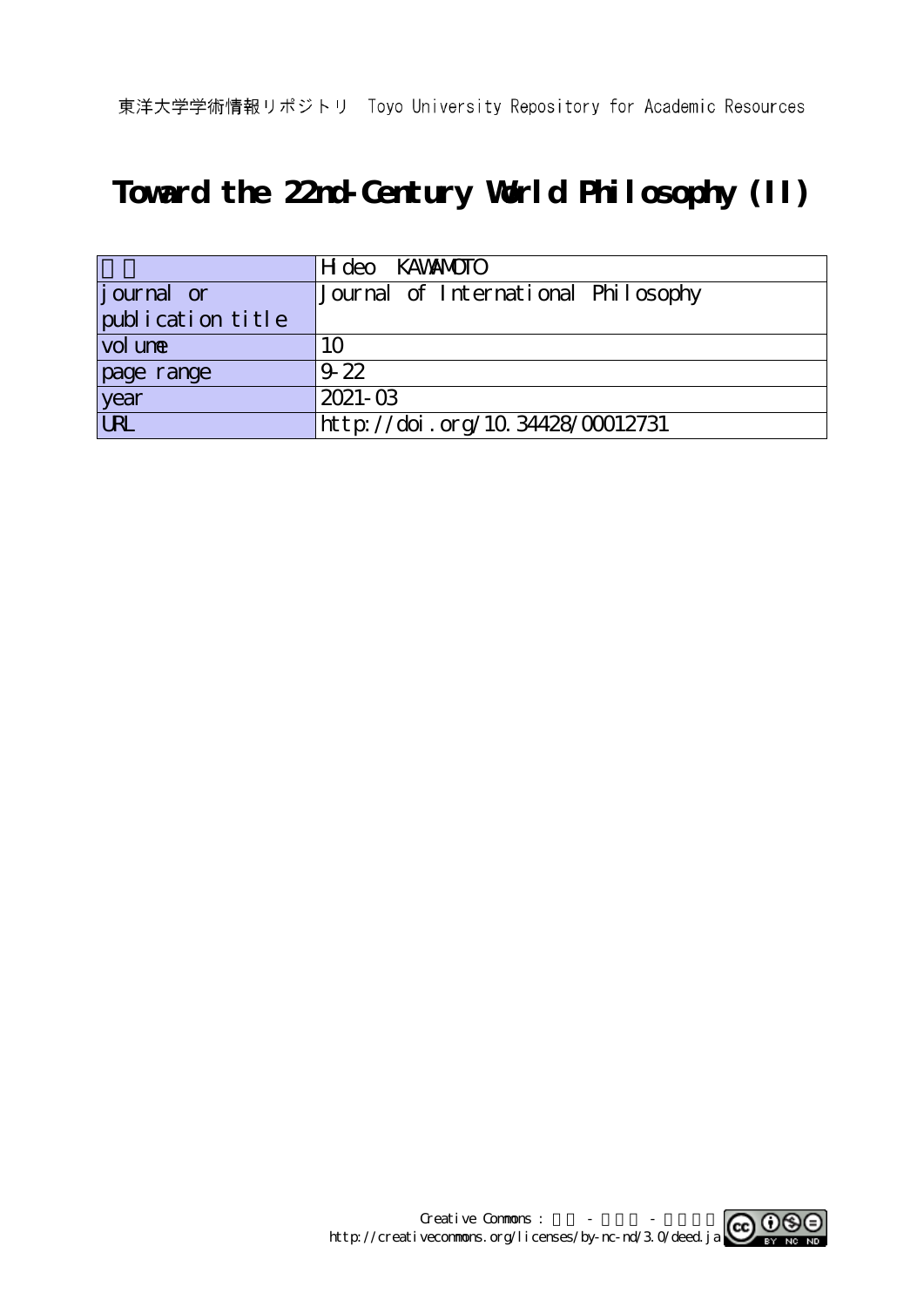# Toward the 22nd-Century World Philosophy (II)

# Hideo KAWAMOTO

#### Keywords: Naturalism, Methodical Procedure, The Task of Philosophy, Information Systems, Ecological Systems

"What is the purpose of philosophy?" This question reflects a suspicion always directed toward philosophy while simultaneously representing a challenge that philosophy imposes upon itself. For the meticulous recognition and confirmation of facts, one could hardly conceive any procedure superior to science and technology. However, if the scientific method represents the yardstick of all knowledge, is the only task remaining for philosophy akin to gleaning what is left when the crops have been harvested?

The purpose of philosophy is to expand the range of possibilities of experience and to confer it with elasticity and expand its range of motion. When Kant defined philosophy as the elucidation of the "conditions of the possibility of experience," he established the premise that human potential had already been determined somewhere in advance, but this premise that human potential is predetermined is unique to the "classical period" of philosophy. What is needed, rather, is the elucidation of the "conditions for expanding the possibilities of human experience." I intend to demonstrate the kind of program that should be put together to this end with a few examples. This type of philosophy, in the terms of empirical science, is closest to "medicine," and, furthermore, adopts the guiding principle of "anything goes" in the sense of using anything that can be used or can be used effectively.

## 1. What to Use as Clues? What to Use as Subject Matter?

The approach of executing all intellectual quests using natural scientific methods as a model is called "naturalism," while the approach of executing scientific procedures up to and including epistemological reflection is called "scientism." It is important to clearly delineate these two mechanisms, as scientism is a mechanism that adjudicates knowledge under methodological controls, as evident in the "falsificationism" best represented in Karl Popper's logical positivism. Further, as scientism is also a methodological procedure wherein even the mechanisms of reflection are executed scientifically, it actually narrows the breadth of experience itself. As historical fact, a successful scientism does not exist.

#### **Scientism**

Falsificationism consists of two basic components, namely, (1) the attempt at a critical examination of individual facts and (2) the presentation of a bolder hypothesis. A major premise entailed when critically examining facts or theoretical hypotheses is the mandate to decide the truth of the matter in question. However, there is an overwhelming preponderance of things, including matters like evolution and psychoanalysis, for which truth or falsehood cannot be easily determined. Truth or falsehood are determined only in situations where the "law of excluded middle" is maintained. However, there are innumerable instances of events for which we cannot know whether the law of excluded middle applies. Hegel's dialectic was established by dispensing with the law of excluded middle at the outset.

In general, many basic scientific laws cannot be adjudged as either true or false. For example, the most basic law of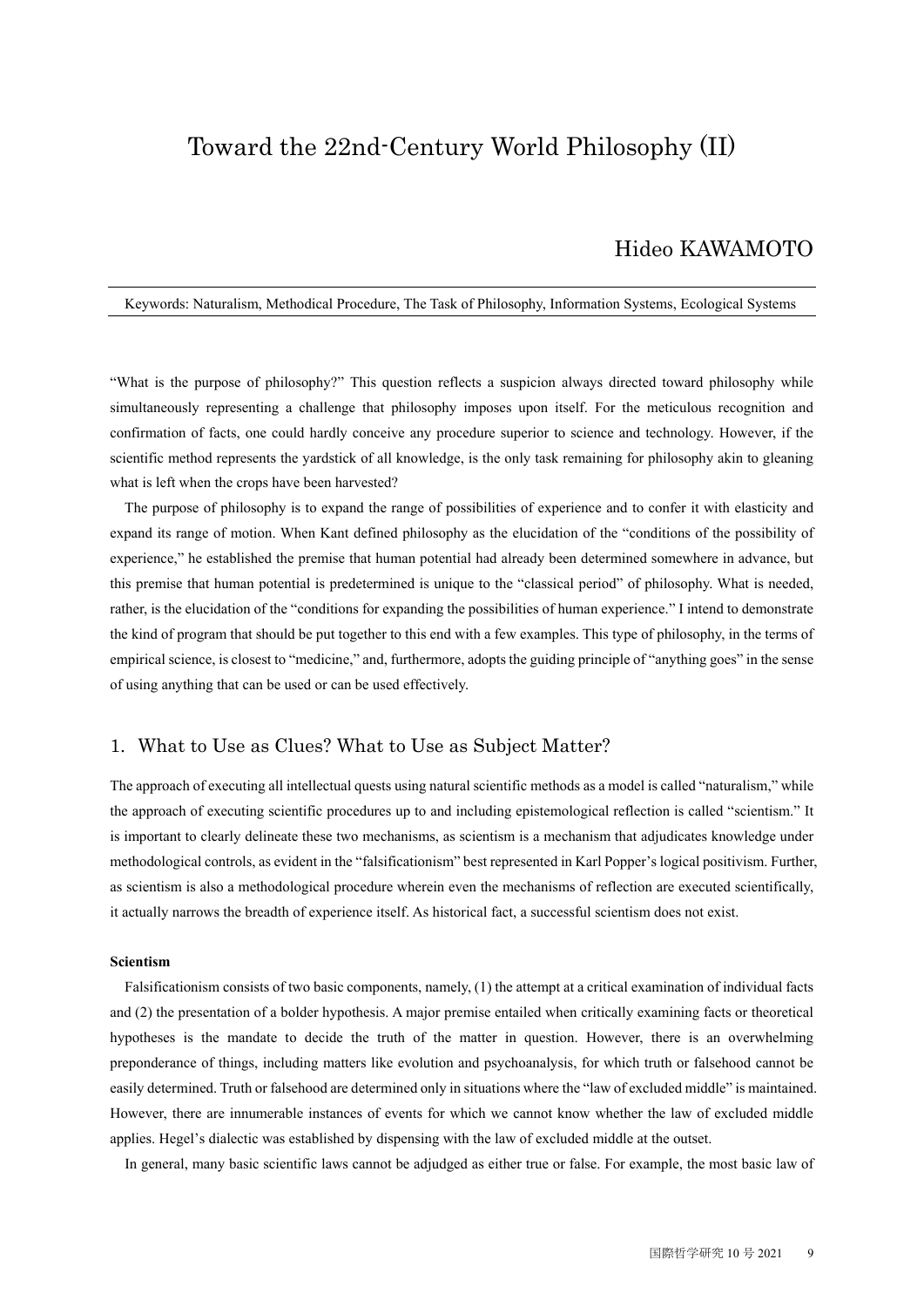motion (Newton's First Law) already presupposes itself when conducting various examinations. Even when conducting measurements using a timepiece, it is assumed that the movement of the second hand covers the same interval every moment. Thus, the law of inertia is already presupposed. The truth or falsehood of the law itself cannot be determined by means of empirical measurement.

Accordingly, the law of inertia is more akin to an axiom than a law; the significance of the law of inertia is that it has eliminated many problems that have historically been challenging, i.e., rather than solving these many problems, this law eliminated them by identifying them to be pseudo-problems.

So what should we to do "present a bold hypothesis" as in (2) above? Seen in evolutionary terms, it seems that chances for speciation through mutation must frequently arise as the result of stochastic probability. However, even when a new species appears, it seems almost a fact that it will be overwhelmed in the face of the existing species in the stable ecosystem and thus disappear in the blink of an eye. A bold hypothesis in this context would be meaningless by itself. Instead, it is now necessary to present a "hypothesis that can be sustainably developed." In this occasional temporal context, we cannot be certain whether individual hypotheses qualify as "bold" or indeed have any prospect of developing. Thus, according to falsificationism, epistemological scrutiny using the scientific method is unlikely to be successful. In other words, when the scientific method is applied to epistemological scrutiny, an object suited to the method that is being applied must already have been selected, which means that the very act of applying it cannot remain within the framework of the scientific method.

Reflection on knowledge in general must include not only the scrutiny of truth or falsehood but also the possibility of the further development of that knowledge itself. At the same time, through this, we must heighten the elasticity and expand the range of motion of experience itself.

Scientism misunderstands the origins of science itself. Modern science is presumably a task that is conducted in a topological space stretched across three coordinate axes. Time is posited independent of motion, and space is posited independent of matter. Here, the mindset that appears in the foreground performs the operation of "limit-creation"–what the phenomenologist Edmund Husserl called "idealization." Galileo introduced the absurd mechanism of assuming that limits exist in the midst of reality, and he also designed these limits as something that could be initial "settings," like a previously existing coordinate axis. The word "setting" is freighted with considerable baggage, but perhaps the nuance closest to what I mean here is "setup."

In doing so, it became possible to link measurements to coordinate axes, thereby introducing a mechanism allowing for various changes to "degrees of measurement" (i.e., "units of measurement") in quantitative science. In fact, this state of affairs meant that time and space could both be prepared through measurement. However, time in terms of measurement is only an index. Limit-creation is the extraction of this index as an independent coordinate axis. Here, coordinate axes and measurement are intrinsically linked. These then came to be linked to algebra, which at that time was unknown outside of private circles. This was the birth of the X–Y coordinates (i.e., the Cartesian coordinates). Herein are written the various laws of physics. The setting of coordinate axes by limit-creation, which is to say the trinity comprised the setting of variables, arbitrary changes of units of measurement, and mathematical notation, determine the structural framework of modern physics. When this kind of mechanism is interrogated as a new problem, science itself is exposed to the pressure to develop separate possibilities. Asking after truth and falsehood within frameworks that already exist comes for the most part to be a discussion without merits.

#### **Naturalism**

Following the death of Hegel, naturalism saw rapid expansion after the mid-19<sup>th</sup> century, changing not only methods of inquiry but also intellectual attitudes. The *Annelen* published by the chemist Justus von Liebig (Giessen University) provided a method that became the model. With its method of concisely describing only the facts available to empirical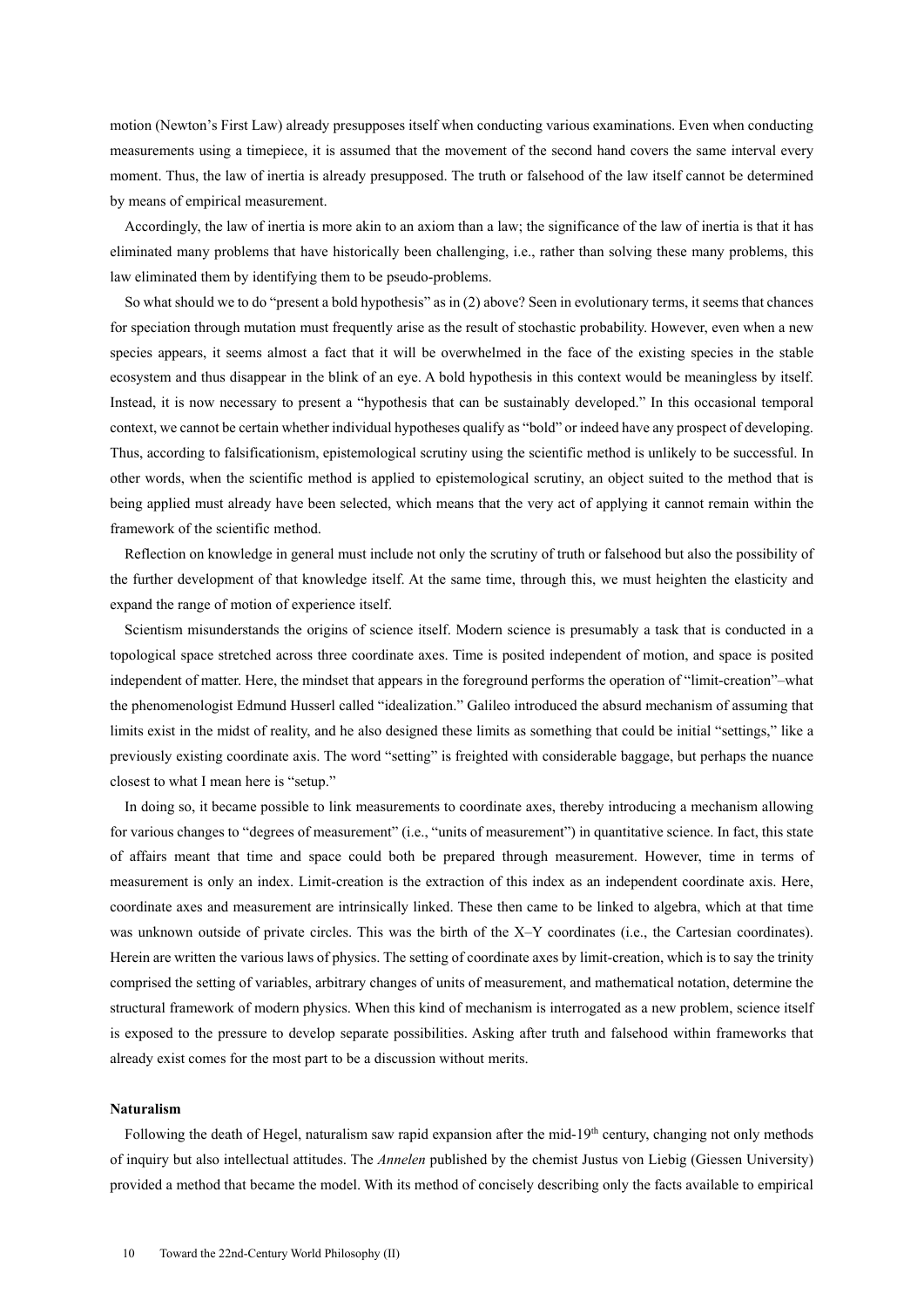elucidation, it became the classic example of scientific description. Prior to that, intellectual inquiry had been based on the *Encyclopédie*. In this mode, rather than those that they had revealed themselves, authors had written comprehensively about facts and findings that had already been elucidated, describing them as an aggregate body of knowledge. However, after Liebig, scientific description eschewed extraneous description, drawing a clear distinction between previous findings by others and those revealed by the author and describing only the latter. Hence, science and philosophy were separated from each other in terms of both their method of inquiry and their approach to description. Later, the further expansion of science, divorced from philosophy, engendered the birth of naturalism.

Naturalism came in several types. It is an approach that takes specific concepts from within science, for example, and then assembles a view of the world around them. Wilhelm Ostwald took the word "energy" and placed it in a key position to develop the term as a theory of the world, independent of the laws of science. Around the same time, the German zoologist Ernst Haeckel also presented a consistent scientific worldview centered on the theory of evolution. Both these examples are described by a mechanism of the scientific world's consistent expansion into an intellectual theory of the world. In other words, the task of explaining the world in a consistent scientific manner was being carried out beyond the scope of contemporary scientific explanation.

#### **Scientific Monism**

In Haeckel's case, and in a way peculiar to the theory of evolution, the battle against traditional religious doctrine and the battle against spiritualism had to be waged on two fronts simultaneously. The "banner" carried into this fight was that of "monism," and at the end of the 19<sup>th</sup> century, the monistic movement constituted a kind of social activity. What was happening here was scientific enlightenment, an advancement of the claim that science represented a powerful worldview. Haeckel dubbed the smallest biological unit, which no one had ever seen, with the name "Monera," from which he depicted the evolutionary formation of all phenomena. In this way, the consistent expansion of a scientific worldview into a theory of the world was in due course trespassing beyond the boundaries of the already-scientific.

There were also arguments to expand specific laws into the realm of theory of the world. For example, Herbert Spencer conceptualized a mechanism that adapted evolution to all phenomena, including human beings, and considered the proper place of human beings to be within this cosmogony. Spencer consistently made use of the principle that "evolution is an increase in heterogeneity" as an explanatory principle. As increasing heterogeneity encompasses malformations, diseases, and retrogression, the meaning of evolution had to relatively change. In other words, increasing heterogeneity, despite being an assertion of diversity in the world, differs from the idea of a tendency for organisms to evolve toward a higher order.

In Spenser's conception, the emergence of individual objects from a nebulous and uniform world was a fundamental aspect of evolution. However, once an individual object has emerged under certain historical conditions, it is actually quite difficult to conceive of further evolution by the same mechanism.

#### **Methodical Procedure**

There is, further, a kind of naturalism that elaborates methodical procedure *tout court* as a mechanism of knowledge. For example, by applying mechanistic theory indiscriminately to all areas, it depicts a mechanistic image of the world. In this case, the world image is already mechanistic and its key principles already determined. As such, the challenge is now to derive from this a great number of formulations akin to scientific laws to refine the inner workings of mechanistic theory. This was the approach taken by Descartes himself.

Here, mechanistic theory demands that the world be constructed in a consistent fashion using as few elements as possible and that there be a "steady regularity" in the relationships among these few elements. If we can proceed in this manner, this is precisely how mechanistic theory is itself examined and justified in each instance. Mechanistic theory,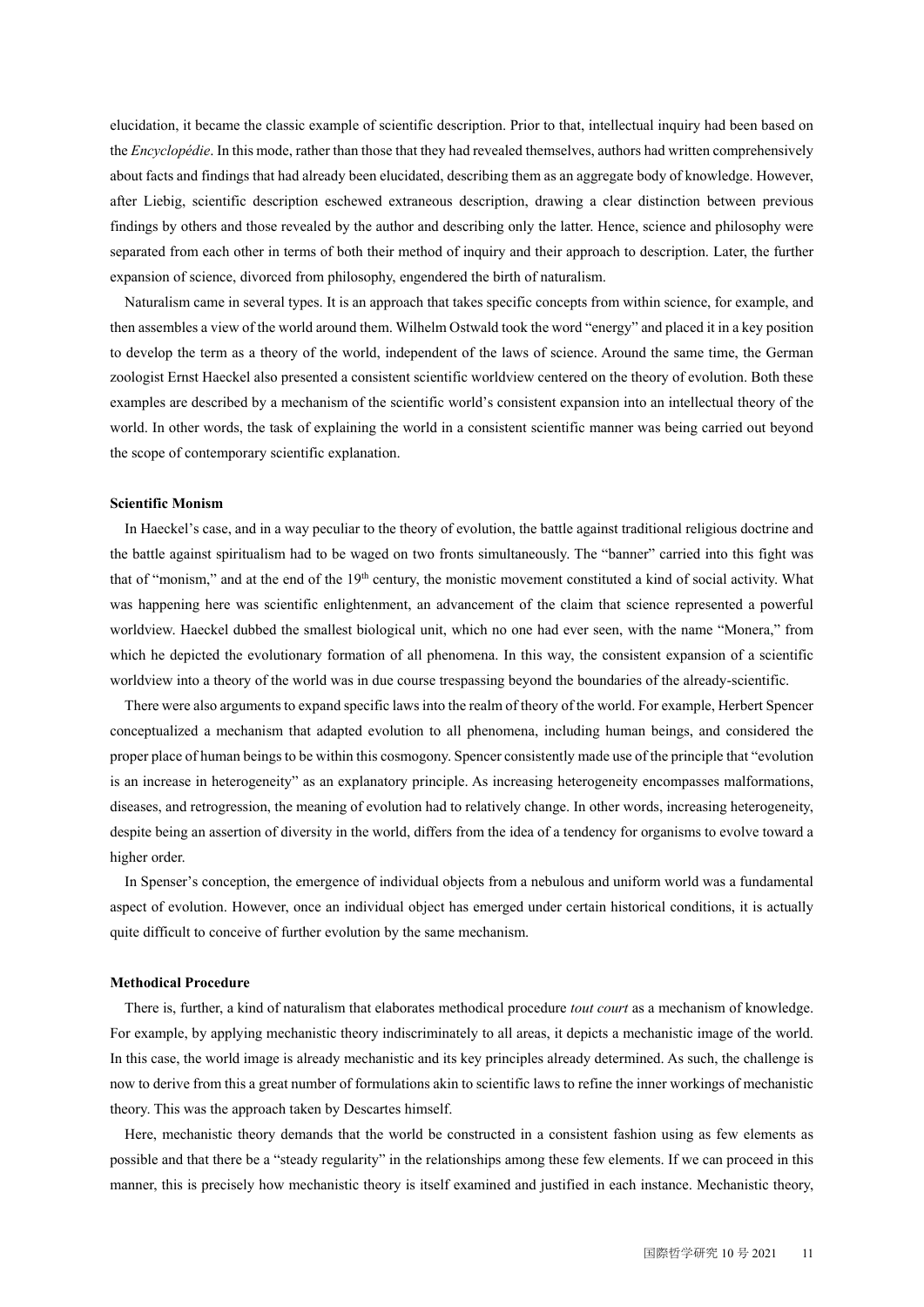initially a worldview, was at the same time a reimagining of methodical procedure, a "science of discovery," so to speak. Descartes himself also produced scientific results, as with his contributions to the law of conservation of momentum and the law of refraction.

This conception of mechanistic theory is always open to the possibility of new developments, as machines that are invented one after another can serve as new models. In that, we can visualize phenomena, so to speak, by regarding such machines as models; these came to have overwhelming strength relative to existing knowledge. For example, let us consider the organ of the heart. While we can examine the structure of the heart by dissection, this tells us nothing about the movement of the heart. Thus, we use the pump as a model to think about the movement of the heart. The pump mechanism visually displays the movement of the heart as though by the application of a magnifying glass. Newer and improved versions of pumps give us insights into even more intricate movements of the organ. In the mechanistic world, machines replaced linguistic expressions (technical terms) of philosophy, a legacy acquired from ancient Greece and Rome, to become the principles that directly revealed the mechanisms of the world.

Descartes, when analyzing the microscopic structure of liquids, likens the minute particles that are observed to eels. Here, we find Descartes's talent of visualization. He does not use words such as "pliant and tiny particles" or "fine particles with gaps." Rather than expressing it in words, he simply uses an "object" as a metaphor. As an object, the word "eel" becomes a simile. It is an object that expresses the nature of an object. In this way, mechanistic theory changed the scope of metaphors and thus the mechanism of the world, i.e., words have changed from the hidden metaphors that permeated human consciousness to a "physical language" through which objects express facts directly. Although mechanistic theory originated in Europe, it spread across the globe with the advance of the Industrial Revolution. The human body is also a machine, and it was said by the French physician La Mettrie that even the human spirit and soul are machines.

#### **The Expansion of Science**

Furthermore, among scientific principles is the concept, posited at the limits of science, that laws cannot be established as science. This is also true of the law of entropy (the second law of thermodynamics), while the theory of the origin of the universe (the "Big Bang") offers another example.

Some of the methods included here are not as empirical as scientific laws. In the case of the new emergence of reality itself, for example, this is because they deal with phenomena that precede any measurable empirical science. The mechanism by which the scope of reality changes is broadly evident in discussions of "self-organization." The emergence of a new reality was the very thing that spurred a change in the way we interrogate the world.

This trend began in the 1950s and, with the participation of many scientists, was sustained until around 1980. This was the age of so-called "systems science," when many scientists achieved a kind of celebrity status. Ilya Prigogine in France and Hermann Haken and Manfred Eigen in Germany were awarded Nobel Prizes. The systems science of this period did not involve many Japanese participants. Although I do not entirely understand why, these ideas were relatively unfamiliar in the Japanese context. Chaos theory was one of the systems-type ideas that emerged during this period. While there were several talented Japanese physicists at this time, their achievements were not noteworthy.

A large number of practically applicable scientific ideas came out of this period. Erwin Schrödinger, who worked on quantum mechanics, pointed out that the phenomenon of life ran counter to the mechanistic macro tendency of increasing entropy. This led him to propose the term "negative entropy." Such terms are always a kind of metaphor. Metaphors that can be used effectively should have an inspirational power that leads to discovery. The existence of negative entropy as some elementary substance seems unlikely. If so, this word should point to some kind of systemic motion. A word succeeds as a word only so far as it can be procedurally deployed.

So how does the "self-organization" argument differ from mechanistic theory? In the latter, the world is basically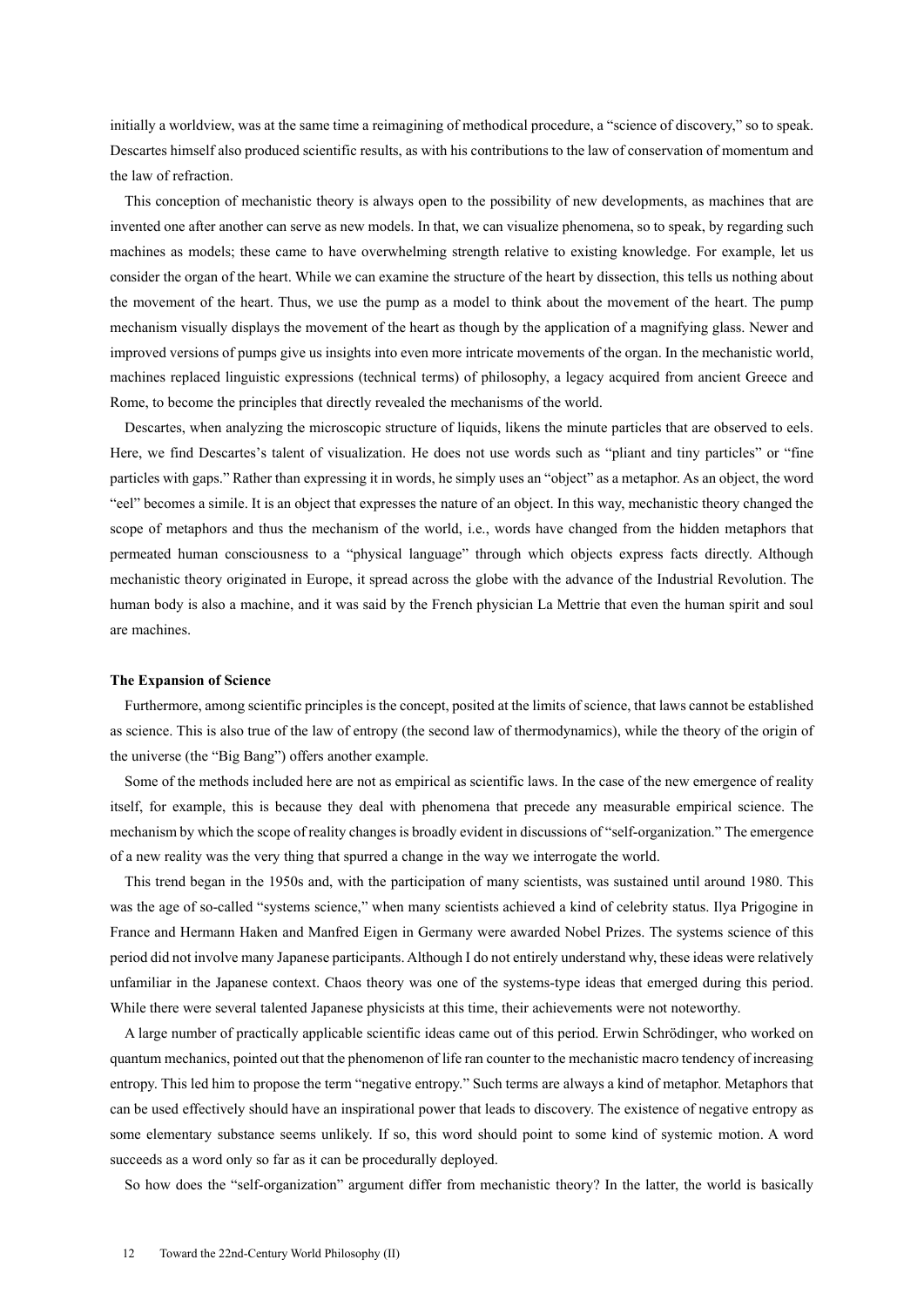created as a machine and is explained by mechanistic rules and the mechanical movement of mechanistic elements. These elements are assembled consistently, solely from linear and circular motions and interactions. In contrast, selforganization inquires into the "mode of movement." Once this theme took center stage, philosophy encountered a major test.

The main clue of philosophy is language. In language, "concepts" become generalized. The task of elucidating concepts is incorporated into the basic task of philosophy. However, language that expresses movement is essentially a verb, and verbs are extremely limited in number. There are not enough words to discuss movement with words. Moreover, although change is in any case included within movement, it is close to impossible to consciously apprehend change. It is only the results of change that we can consciously apprehend. Movement cannot be perceived directly, and consciousness can only know its outlines. Because of this, the philosophical apparatus for examining movement is overwhelmingly lacking.

#### **Diversity of Movement**

To that end, we must create a new toolkit. This means to categorize typical forms of movement and posit new modes of movement therein. In doing so, we find that many of the phenomena that we have grown accustomed to can be categorized therein. For example, "eddy" and "tornado" represent one typical mode of movement. These were commonly referred to as "dissipative structures." For example, in the flow of a river, small pieces of debris will sometimes get snagged because of the unevenness of the riverbed, resulting in rotational movement around the debris and forming small eddies. The appearance of such new things is referred to as "emergent."

The immediate cause of such processes is something "accidental." No specific factor signals the beginning of this type of movement, and there is no cause to which this beginning or its subsequent development can be attributed. Moreover, even if debris does get caught on the unevenness of the riverbed, there is no guarantee that an eddy will be formed. There is a forking in the development of the process, and a "fluctuation" is included at this point of divergence. The process has no unique deterministic relationship. Hence, to render the development of this process in formal terms, we would say that it is "a chain of processes in which a given process is linked in such a way that it constitutes the initial conditions of the subsequent process."

The appearance, disappearance, and reappearance of eddies repeats so that the eddy itself represents a type of a mode of movement. Human cognition is adapted to perceiving persistent "shapes" that are formed within movement. However, although movement itself can be felt as a sensation, it cannot be perceived directly. "Persistent shapes" are by-products of movement. This means that cognition, for a long time, has perceived the by-product as the essential thing. The shape of the eddy is a by-product of the movement that is only maintained for a short period of time. Moreover, the shape of the eddy actually continues to change at each instance. As a rule, no two eddies will have the same shape. The movements that form them are aperiodic and irregular. Such modes of movement are characteristic of chaotic motion.

When an eddy occurs, in some cases, several accidents overlap, resulting in the formation of a larger eddy that in turn can even reorganize the arrangement of the riverbed that constituted the initial conditions for its formation. In this case, not only is some shape of movement (in this case the eddy) formed from the initial conditions, but the mode of the movement even reorganizes these initial conditions. The movement that develops by reorganizing the conditions of its emergence is no longer determined by either its initial conditions or the destination toward which it is headed. The mode of movement that has progressed to this stage has already entered into "autopoiesis."

This perspective would seem to suggest that there exist quite a few modes of movement that have not yet been categorized for the purposes of philosophy. Moreover, there are many phenomena that remain inaccessible when conceptualizing from language. Hegel's dialectic was a typical formulation of movement constructed from language. The dialectic completes the mechanism of affirmation and contradiction seen in language by bringing it into the logic of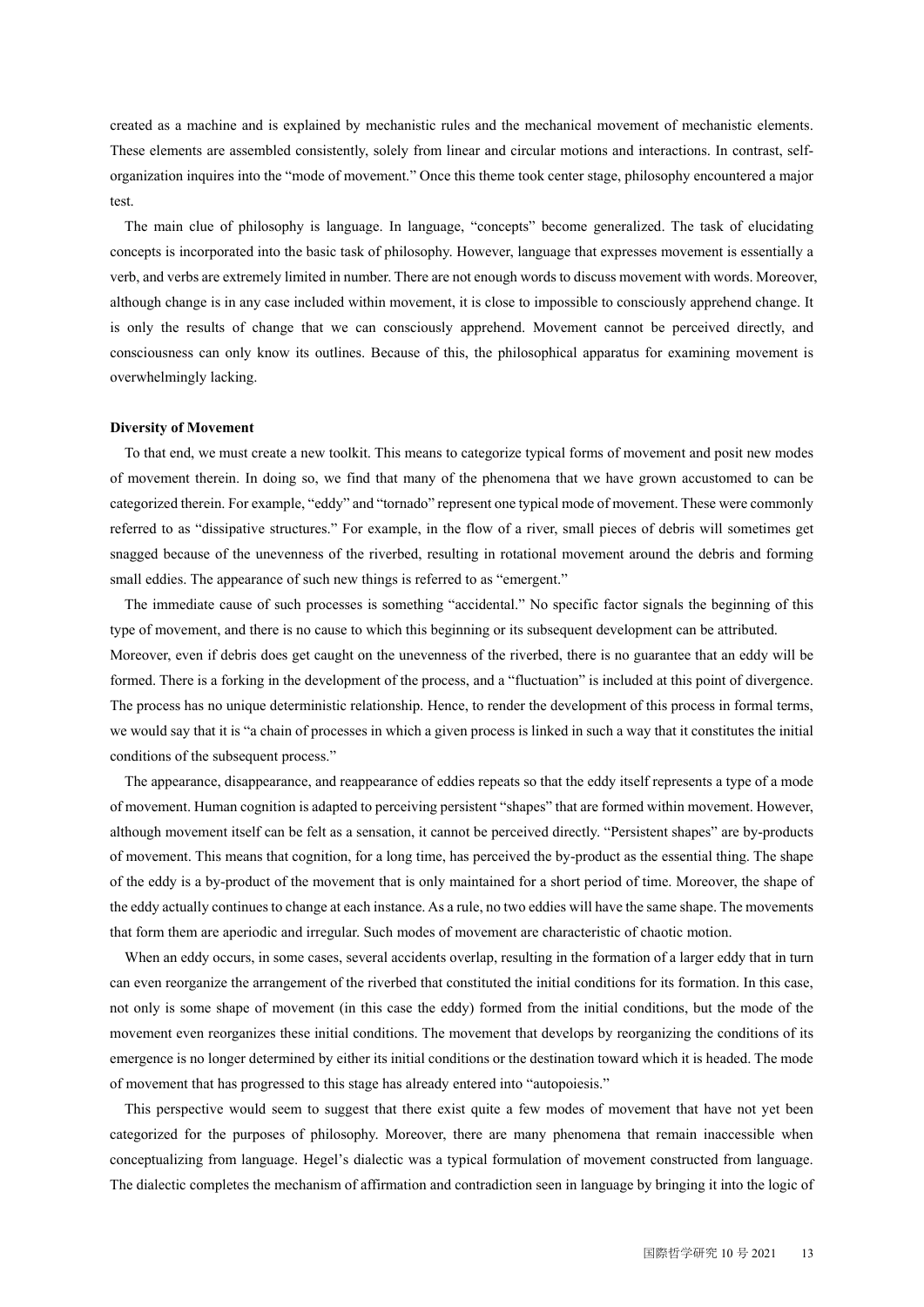movement. Sketching out only the framework, in dialectic, a model has been worked out of a subject's advancement to the next stage by using contradiction to consciously perceive his or her own limits and thus transcend them further through internally including (sublating) the possibility of this transcendent self as an "opportunity." While dialectic uses linguistic affirmation and contradiction as its dynamic, movement itself becomes more diverse precisely by continuing that movement. Therefore, categories of movement draw inspiration from the natural sciences, and their categorization proceeds on that basis.

#### **The Task of Philosophy**

In this aspect, a naturalistic attitude can be considered an effective scientific concept for both expanding experience and directing categories of new experience while simultaneously being a mode of experience. Let us recap. (1) By introducing a mechanism for internally incorporating the appearance of a new reality, philosophy is always changing its aspect as a kind of "never-ending science." Moreover, (2) by entering the process itself, which is settled neither in terms of cause nor purpose, experience can take a step toward a new mode of experience in a way that is distinct from a change of perspective. (3) Experience, by inhabiting the midst of this process, tracks internal movements in a variety of systems and, by shining light on the characteristics of the movements contained therein, makes it possible to offer recommendations oriented to the emergence of more feasible options within those systems.

In this way, this type of naturalism can take up an enterprise that philosophy has never before attempted. Philosophy can acquire a new structure by finding clues in self-organization. Exploring modes of movement will lead to the discovery of new categories and is an indispensable procedure for expanding the possibilities of experience. In simultaneous conjunction with this, the exploration of the individual empirical sciences shall be carried out with a view of elucidating new modes of movement, thereby discovering new challenges and new alternatives. Thus, to extend the question-setting that is distinctive of philosophy, it will be possible to propose the setting of alternatives that have not yet been set, even within the fields of scientific practice. What will happen here is a cyclical process of mutual reflection between science and philosophy, an expanding spiral that broadens and extends with each revolution.

### 2. How Does One Advance Philosophy?

The clarification of categories is a task for logic, and logic is generally seen as the "articulation of the world." It is the single most powerful rule when reality is visualized. As logical categories are discovered in each instance in accordance with emergent systems and furthermore with the forking of those systems, the list of categories is an open set and, in principle, will never be complete. However, even if it is an open set, as a dimension, the network of categories will occupy a single area.

Thus, we must show this by selecting and executing that which has the potential to elucidate new categories and the systems that are most difficult to see. That is, we will consider these as our subject matter. Reality appears in each instance to diverge in various ways. Generally, this is what a system looks like. However, with each exploration, one must refine one's target. Philosophy also requires individual study at each instance. In that sense, philosophy is certainly "a child of the times." As an example of this individual study, we will select something that expresses the urgency of our age. As challenges for our times, I feel that we can posit an eco-philosophical or ecological system and information system, as well as a philosophico-historical system.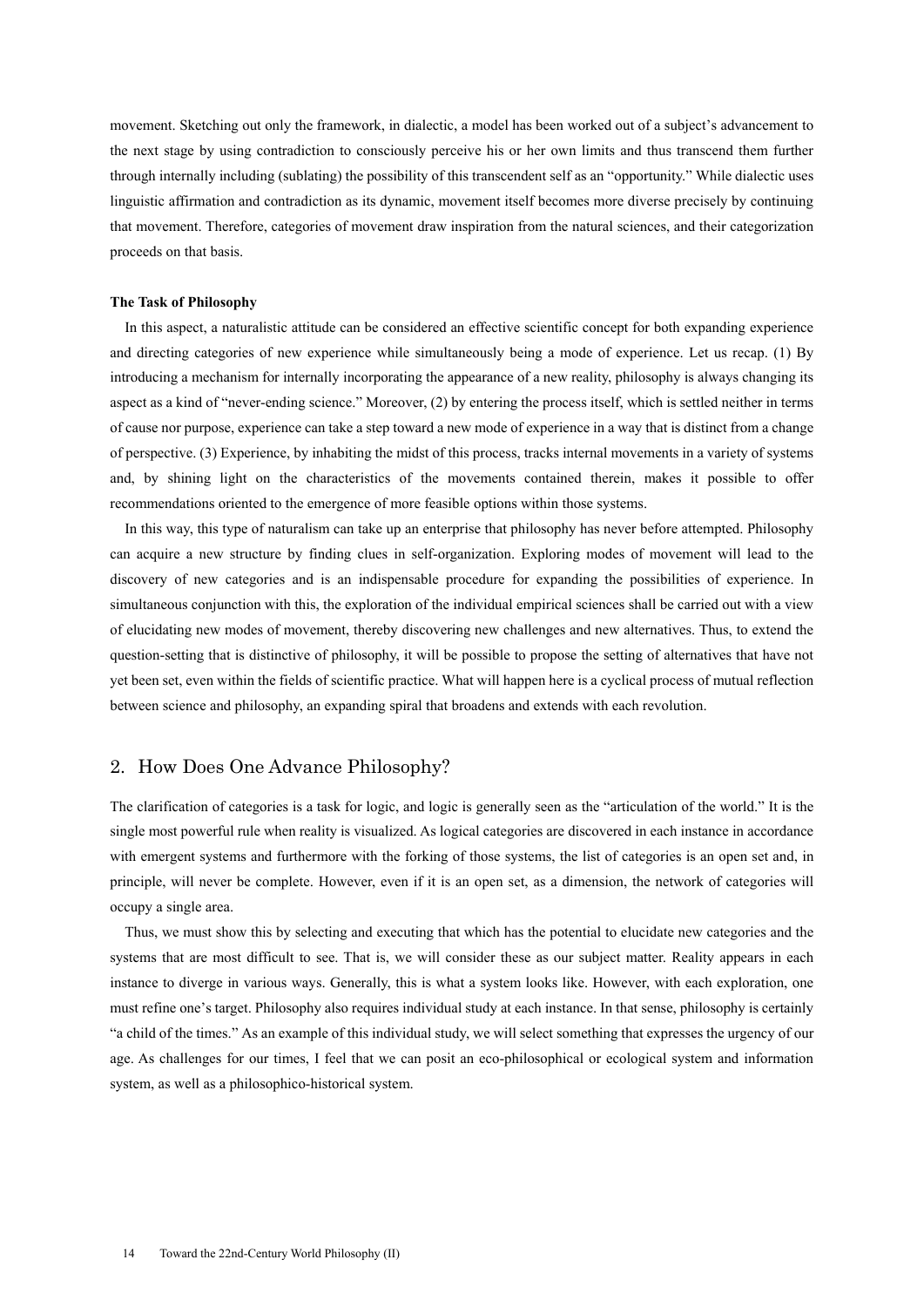

The area of exploration depicted by the inner circles coversindividual programs and systems for specialized discussion. As these have been set under historical constraints, it is possible to substitute one area of exploration with another. If we can identify the current challenges of each system, clarify the matters shown there, and find the new logical categories and regular structures intrinsic to the systems, these will be transferred to the outer circle corresponding to philosophy itself, and we will be able to expand the system of philosophy itself. As a result, the appearance of this outer sphere of philosophy may itself be altered completely. Indeed, this is something we should welcome, for if it does occur, it will constitute a philosophical metamorphosis.

What should we extract as aspects of the system in eco-philosophy? We have to be able to extract those matters that have the most spillover effects, reveal a variety of aspects, and, moreover, have the potential for further development. It is usually said that this would be the increase in carbon dioxide near the Earth's surface, the global warming that is taking place because of higher temperatures near the Earth's surface. There is rapid increase in the amount of plastic waste flowing into the oceans and plastic waste that has not broken down has immediate adverse effects on the marine ecosystem. Phenomena that include such problems are immediately noticeable, and responses to such problems are immediately determined. The policies of reducing carbon dioxide emissions and reducing the proportion of synthetic fiber products, which do not break down easily, are immediately decided. In that aspect, to constitute a philosophical question, the question is that of the angle of approach necessary for viewing the ecosystem.

It is also necessary to set tasks for systems that are constantly changing at the cutting edge of history, e.g., "information systems." Information systems are included as control systems in devices, no matter how small. Automatic information control systems are also included in our thermostats, which regulate temperature. However, control systems are essentially systems that have an adjustment function rather than driving systems. In that sense, information systems are not independently operating systems. Thus, we have to envision what aspects of an information system should be cut away in order to highlight the system's characteristic features. These two requirements, while offering recommendations for actual challenges, also contribute to the possibility of identifying the uniqueness of the system and the possibility of new system logics.

We will also have to devise a way to make use of the history of philosophy. We may have a fundamental desire to learn about the history of philosophy. However, in that it contains the seed germs of a variety of ideas, we can think of the history of philosophy as a "treasure trove of possibilities." Or perhaps, this way of thought enables us to orient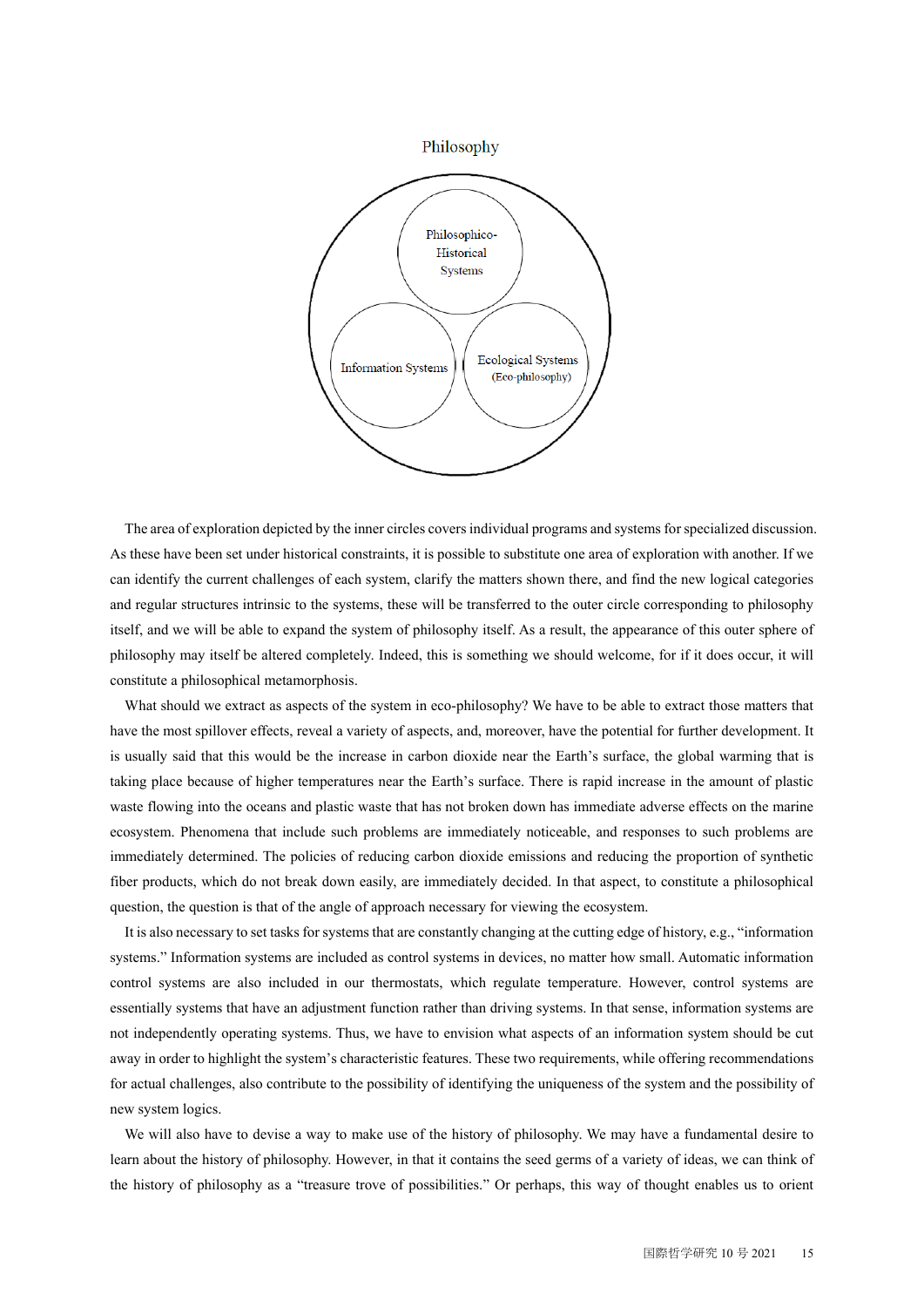ourselves more abundantly toward a history of philosophy. For philosophy to constitute a complete system of knowledge is, in principle, impossible. Hegel even claimed that he would "bring an end to philosophy" with his own systematic vision. Yet, while Hegel's system did greatly change the aspect of philosophy itself, it did not bring philosophy to an end. Contributions such as Kierkegaard's existentialism, Marx's structuralist systems theory, and the positivist evolution found in Darwin's theories have all sought out possibilities for completely different systems, leading to overwhelming diversity. Since that time, philosophy has unceremoniously abandoned the task of "explaining the entire world." We can combine these three systems into a deployable system concept.

#### **Ecological Systems**

The most important feature for considering the global ecosystem is *water*. The Earth itself, known as "the water planet," is thus the ecosystem's largest conceptual element. So the question "Where is the water?" is a strange one. This is because the answer "In the oceans" comes readily to hand. However, water changes state, becoming either solid (ice) or gas (water vapor) depending on its temperature. This means that it is on land in the form of ice and in the atmosphere in the form of water vapor. Further, although this fact is often overlooked, water is also stored in the soil. Water flows in and under the ground. In the case of Japan, when you dig into the soil, you will hit a volcanic hot spring. Most tap water is either rainwater collected and treated for use or has been sourced by digging deep under the Earth to hit aquifers. Water flowing on the surface, such as rivers, is in part left over from fallen rain and in part left over water that either could not be fully absorbed into the soil or has not yet been absorbed. Groundwater supports the terrestrial ecosystem.

Analytically isolating the ecological aspects of water yields the following. (1) Marine water is comprised of giant bodies of water that regulate the temperature of the entire globe and evaporate to continue to provide the atmosphere with water vapor. This water constitutes the global matrix. (2) Groundwater provides the Earth with moisture, functions as a temperature regulator for the entire Earth, and supports plant growth. When we dig into soil, we are usually able to access filtered drinking water. This is the water under the ground. (3) Water vapor in the atmosphere: functions as a buffer to bring diversity to the ecological environment. Without humidity in the atmosphere, for example, in the case of human beings, the senses of taste and smell would never have developed. Humidity is essential for the formation of the five senses. This is the water of our living environment. (4) River water forms a living area and creates a focal point for productive activities in the surrounding region. Many industrial belts are located near rivers. This is the water we use for productive endeavors. (5) Water in living bodies constitutes the site of biological activity and makes up about 70% of living cells. This is the water found in the internal environment of the living body. Human beings, when young, are abundantly endowed with this water. The ratio of this water decreases with age, and, individual differences aside, it has been said that the water retention ratio at age 60 drops to approximately 50%. When this happens, such people become more susceptible to suffering from heat strokes in the summer if they are not careful.

From this point of view, we can see that ecosystems move with water, the lives of individual organisms are conducted along with the circulation of water, and the preservation of water maintains the sustainability of life in general. A variety of problems are now arising with regard to water control and management.

There can be no doubt that global weather patterns are experiencing major shifts as temperatures near the surface of the Earth rise. However, the problem, more than that, is that the amount of water than can be stored underground after heavy rainfalls, for example, seems to be decreasing. This is the apparent "desertification" that is spreading all over the world. Because of industrial water consumption, a number of lakes around the world have dried up, but more than this, it can be safely assumed that subterranean lakes thought to have existed underground have dried up. What is now the Taklamakan Desert was once one of the key points of transportation along the Silk Road. The Silk Road is a journey of many days on foot. The only way to proceed is along the Tarim River. Around the time the last glacial epoch transitioned to our current interglacial epoch, it is estimated that almost the entire river basin became an extremely large lake, like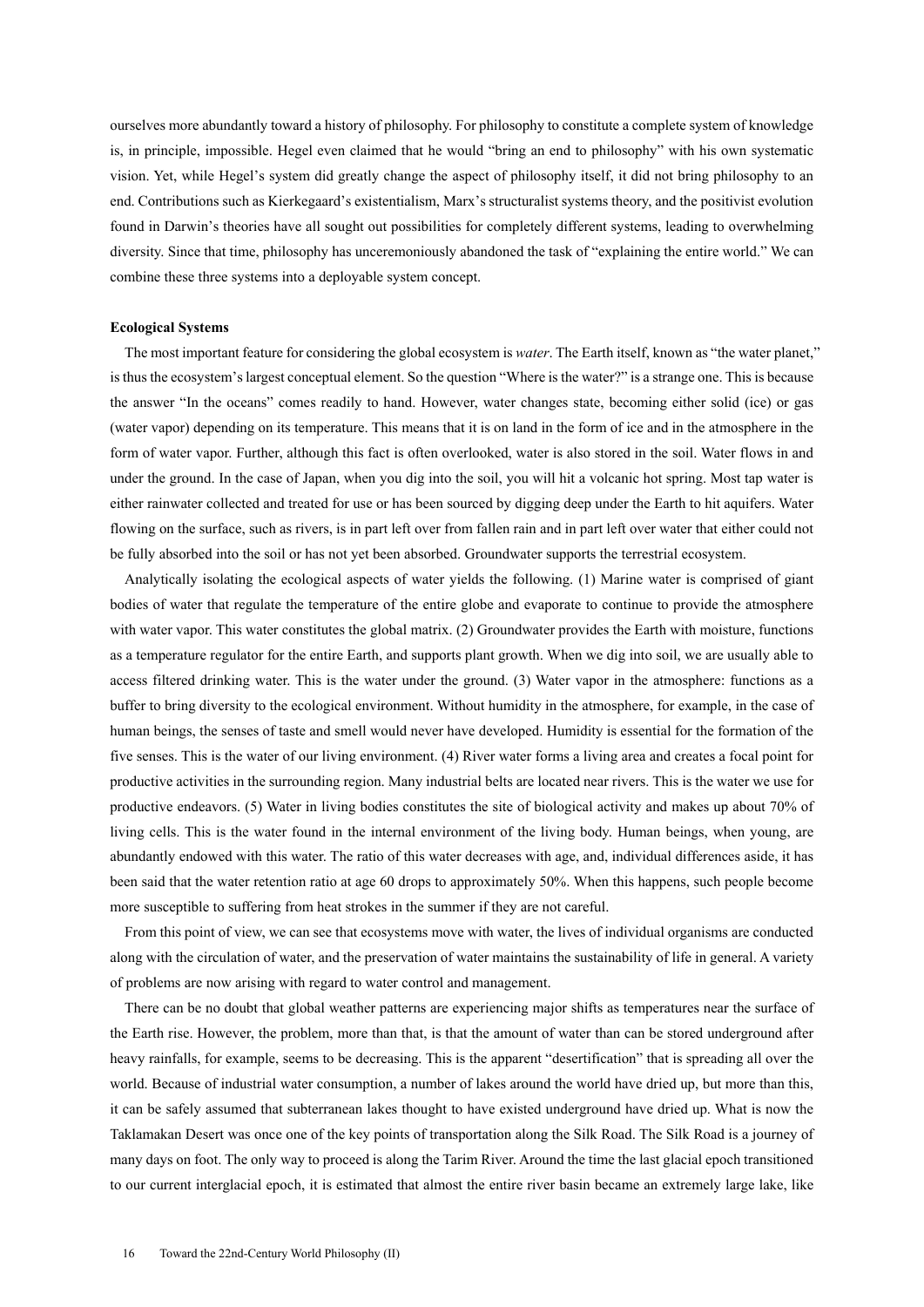the Caspian Sea, with some indications that there may have been a groundwater source ten times as large as the amount of water in the Great Lakes of North America.

The pastoralists managed their herds while moving from place to place. Digging underground as they moved, they would have found veins of water running several meters below the surface, which they would have pumped to use as a water source in their daily lives. However, once the water close to the source at the foot of the mountains at the edge of the Tarim basin was tapped and pumped for use in irrigation or other industrial projects, the underground lake dried up soon after, triggering desertification. As it became a desert, the porous soil became clogged, solidifying so that it was no longer easily able to retain water. Even if it rained, the water would simply flow away along the ground surface. A similar situation arose in urban areas, where the ground surface was paved with concrete. Re-greening desertified land is no longer a simple proposition. One of the major problems in water-based ecosystems is the drastic decrease in the levels of the underground water table.

In subtropical regions, it does not rain for almost half the year. Thus, another option is needed for the preservation of water and the formation of waterways. Simply building a dam to create a reservoir will result in its drying up in the blink of an eye. For example, the irrigation canals of the dam built by the Japanese engineer Nobuhei Torii before World War II south of the Taiwanese city of Kaohsiung (then known as Takao) is an underground dam with underground canals. Like rivers, canals do not always have to flow on the surface of the Earth. If waterways are built underground using a tunnel-like mechanism, evaporation of water could be prevented, contributing to the preservation of water in the soil as subsoil water.

One of the largest additional problems with water is that, in addition to serving as an apparatus for maintaining living environments, it is a *resource*. It is not only our supply of drinking water but also a resource that has both agricultural and industrial uses.

As an apparatus for maintaining living environments, water has no natural borders. What is the source of water in Asia? In Tibet, what is the source of Asia's major rivers, including the Indus, Ganges, Yangtze, Yellow, and Mekong rivers? Wen Jiabao, the former Premier of China, said that water shortages threaten "the very survival of the Chinese nation" and built almost 7,000 dams upstream of the Indus and other rivers. This is also an illustration of the Chinese principle of establishing control over the headwaters, an idea implying that those who manage the headwaters hold supremacy over the river. Thus, there are shortages of water in the river's lower reaches, particularly in India.

The Mekong River originates from the Tibetan Plateau, traverses China's Yunnan Province, and then flows for about 4,200 kilometers across the borders between Myanmar and Laos, Thailand and Laos, and Cambodia and Vietnam before entering the South China Sea. This is where China began building its dams. The Mekong River is an international river with many tributaries that requires discussions with downstream regions over the utilization of water resources. Smallscale trade is carried out in countries along the main stream and tributaries, including transactions involving the necessities of daily life. As rivers are naturally delimited logistics zones, with these dams, China is changing the status quo of control for each of the rivers of interest to it by imposing control over the headwaters.

Water does not adapt itself to national borders, and water is not something that should be used solely in the light of national interests. Should this happen, an international organization for water management will be needed. In fact, there are reportedly 600 million people worldwide who do not have access to safe drinking water. Even in China, if you go to the rural areas, you will find that the high price of water results in many rural residents using local agricultural water as drinking water. Drinking water serves a life-maintaining function to the same extent as oxygen in the atmosphere. Thus, it is essentially impossible to put an economic value to water like other resources.

#### **Information Systems**

Information is not a discrete system. When carrying out a mathematical operation on each PC, the operation proceeds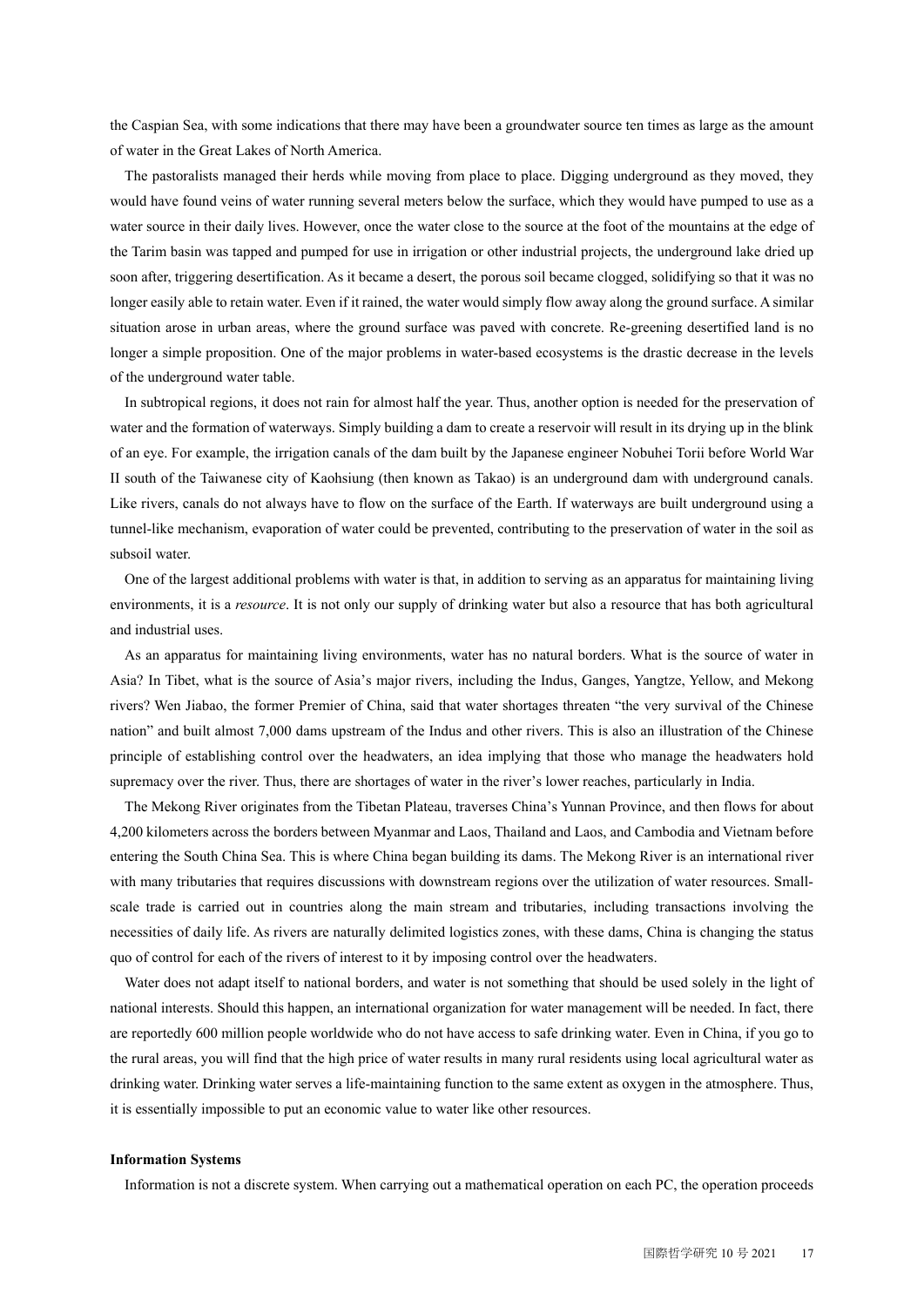and the result of the operation is easily calculated in a relatively short period of time. At this time, it is not only the operation that is running, but there are also several programs running the operation in question. Most of these are programs that are built into the PC. The program that initiates the running of the operation is running automatically while the operation seems to continue automatically. This is quite a common operational program, one that includes *order of operations*, *conditional branching*, and *repetition*. In information, there are always programs that establish information and programs that are linked to information.

In information, we should distinguish between visual information, physical information, and linguistic or symbolic information, because even the same piece of information has different properties. Linguistic or symbolic information poses a problem for information networks. In an online context, the key variables will be the amount of information, the speed of information, and the value of information. Of these, although amount and speed will make remarkable progress as they move in order through 5G, 6G, and 7G, these are technologies that we will grow accustomed to in our daily lives not long after their introduction. Things that we can immediately grow accustomed to in our daily lives, even if they seem like spectacular innovations in the short term, are not major changes in themselves. Something that has a more significant influence over online information is the scale of networks and the competition over who controls the platforms. These are problems for information sociology and information economics.

In many cases, different things will be said about what might be called the same "information." In the case of colors, the naked eye can distinguish about 35,000 shades of colors because of mutual differences between colors, owing to the discrimination of the human eye. With AI (Artificial Intelligence) sensors, we can make even more detailed distinctions. In this case, not only is there no natural language corresponding to these distinctions, but even if symbols were also used, cognition corresponding to those distinctions would still be out of reach. Sensors can continue analyzing raw video, but this analysis does not fall into the category of linguistic information. AI sensors, with a view of rendering their own programs more detailed, articulate their programs themselves, carrying out judgments according to the data when requested. However, this means that there is a growing area wherein things are happening beyond the scope of human understanding. This is the AI "tipping point" from the standpoint of human capabilities.

Another problem arises with regard to tactile information. The relief and roughness of the desk that can be differentiated between will be completely different depending on whether one runs their hand quickly or slowly over the desk or does so at an irregular or constant speed. This is due to the fact that one only perceives as much as is necessary to maintain physical movement, while information "extraneous" for physical acts is "ignored." While walking fast, we would hardly be able to walk at all if we constantly perceived the particulars of the ground with the soles of our feet. Cognitive information that is unnecessary in maintaining one's gait is naturally ignored. We can think of this as the code that determines the possibility of perception changing, not so as to fail to perceive information but rather working so as to "ignore" information that has been "rendered latent."

Ignorance is always a *creative ignorance*. The sense of touch is based on a different mechanism than the sense of sight. It is a mechanism that links cognition to physical movement, whereas visual cognitive information is not connected to physical movement by information-based directives. Thus, on the contrary, information extracted independently is linked to movement in a curious way. Information is imbued with a structural unnaturalness that appears in a manner that is distinct from ignorance.

Sensors in the midst of movement pose a separate problem. When perceiving an object in front of our eyes as we move, human cognition perceives the amount of time before a collision will occur between ourselves and the object in question. The angle of approach when an object is flying is perceived by the time remaining until the collision occurs, just as the remaining time is also perceived when preparing the body for a long jump over a railroad crossing, for example. With artificial sensors, however, a mechanism must be adopted that apprehends the approach or movement of an object solely by its positional information on a map or changes in its position.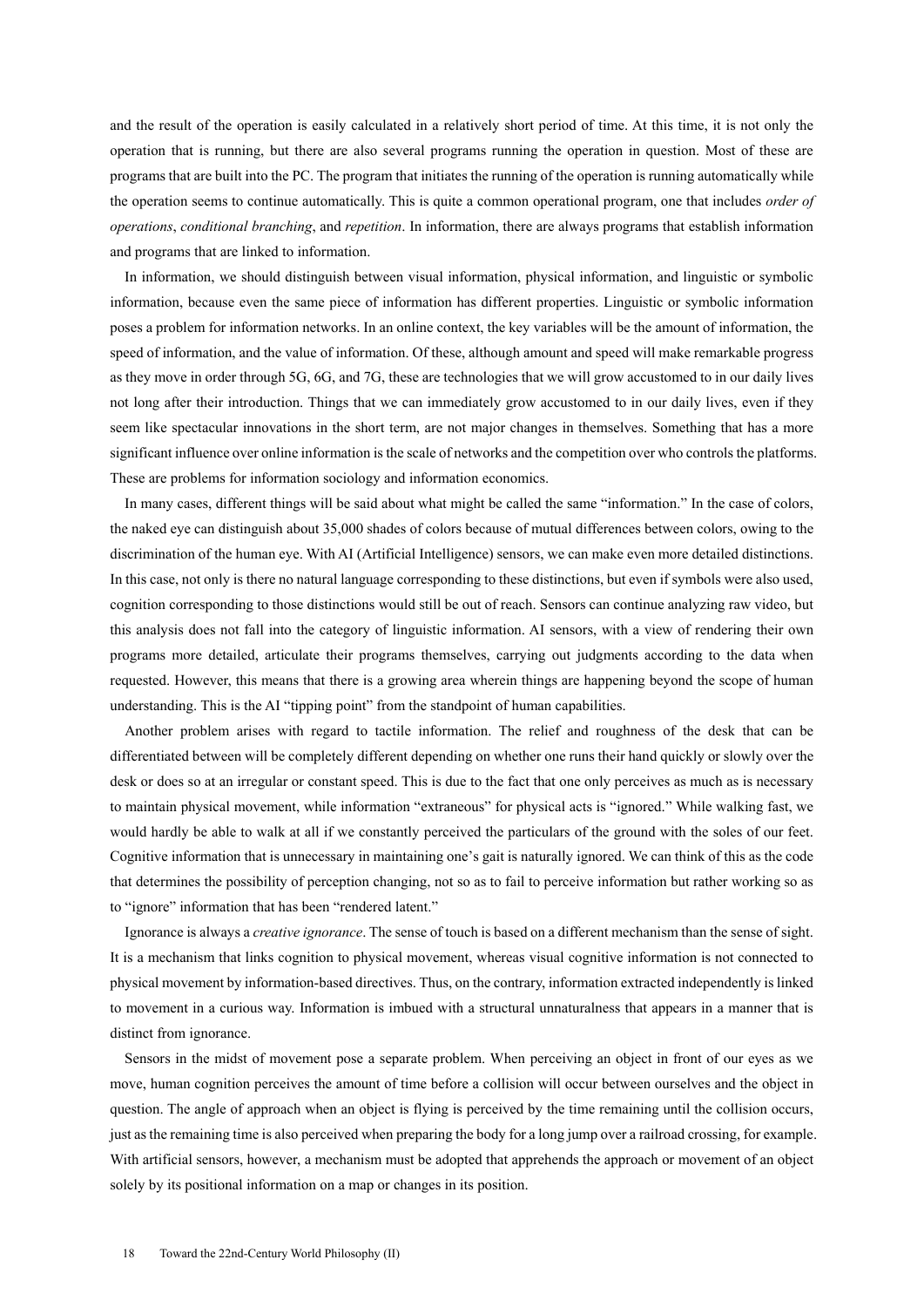This is because for sensors, time is a coordinate axis that is set externally and in advance. An object's approach and the time remaining until collision can only be calculated secondarily by the reduction of spatial distance. In a sense, information sensors have never been proactive as subjects. They are driven or reactive entities to which subjectivity is secondarily ascribed. This means that AI sensors have been lacking a control variable since the very beginning. Let us try to rethink this situation from another angle. A clock keeps the accurate time, and AI also keeps the accurate time. Yet, while they can both keep time, this in itself does not mean that they experience time. AI is undoubtedly a "temporal zombie." It is entirely lacking in one subset of experience. Technically, AI has no mechanism for selectively controlling memory and thus no mechanism for selectively forgetting or reorganizing memory.

Furthermore, in the case of AI systems, there are some situations wherein the acquisition of control information variables is not in itself sufficient. It becomes necessary to acquire movement control skills for coping with the intricacies of driving a moving vehicle. When a pedestrian walking along the shoulder of the road suddenly runs into the middle of the road to avoid a bicycle coming from the opposite direction, we can hardly talk about automobile operation if the car senses this and stops every time it occurs. The moving body will always have multiple possible responses to the sensor's readings. In the case of AI, there is no one-to-one relationship between improving discrimination skills using the sensor and possible responses by the motor. It would seem that the sensor and motor are set differently as programs. In that case, the important question becomes how to design the "coupling" mechanism that serves as the link between these two programs. Even if there is no one-to-one correspondence, it will be necessary to have a mechanism that can maintain the operation.

AI programs, when advancing to a given procedure, have multiple possible procedures within which are included mechanisms in which the choice of one procedure will influence the choice of the next procedure and by which choices that prove to be effective and those that are not are determined in the course of this reiteration. The classification of effective and ineffective in the advancement of this procedure is called a "judgment" carried out by AI. If an automaton is confronted with multiple branches, one can expect that it will feel out each branch for a circuit along which it can automatically proceed. When deciding the efficacy of the sensor at such a time, in addition to the problems of the granularity of the data and the speed of data organization, there will also be a need for a "coupling circuit" indicating the degree to which the motor program needs to be improved as well as an index (variables) for that purpose.

If the sensor data were only to become finer without any improvement to the motor program, only rough-and-ready driving would be possible as an effective driving body. At the present juncture, this is expected to be a daunting task. The task of driving for long stretches in a straight line at night-time on roads with no other vehicles can be treated similarly to large ships or airplanes on international routes. For self-driving cars, though, the situation is much different.

AI cannot be said to have learning capability so long as it lacks a built-in mechanism for reducing trial and error in such situations. In the case of self-driving cars, trial and error represents a state in which it would not be unusual for an accident to occur. AI cannot be permitted to cause accidents as it learns. However, without the inclusion, to some extent, of a range of trial-and-error situations, there can be no prospect of maintaining the range of learning. Unlike autopoiesis in game programs, program trial and error involves damage. This poses a dilemma for AI. To reduce the possibility of accidents is to narrow the scope of learning, thus reducing the chances of improving the motor. On the contrary, if we set a wider potential for improving the motor, the risk of accident increases. This is something that should be called the "trial-and-error dilemma" for coupling in an AI context.

AI will grow increasingly sophisticated solely in terms of information processing. However, movement control will be uniquely programmed in its own way. At that time, there will not be easy correspondence between the speed of data processing for the sensors and the speed of processing for the motors. AI-powered self-driving cars have a just overly narrow capacity to learn.

Undoubtedly, AI will likely find a state wherein it fulfills a secondarily effective function in a state that lacks many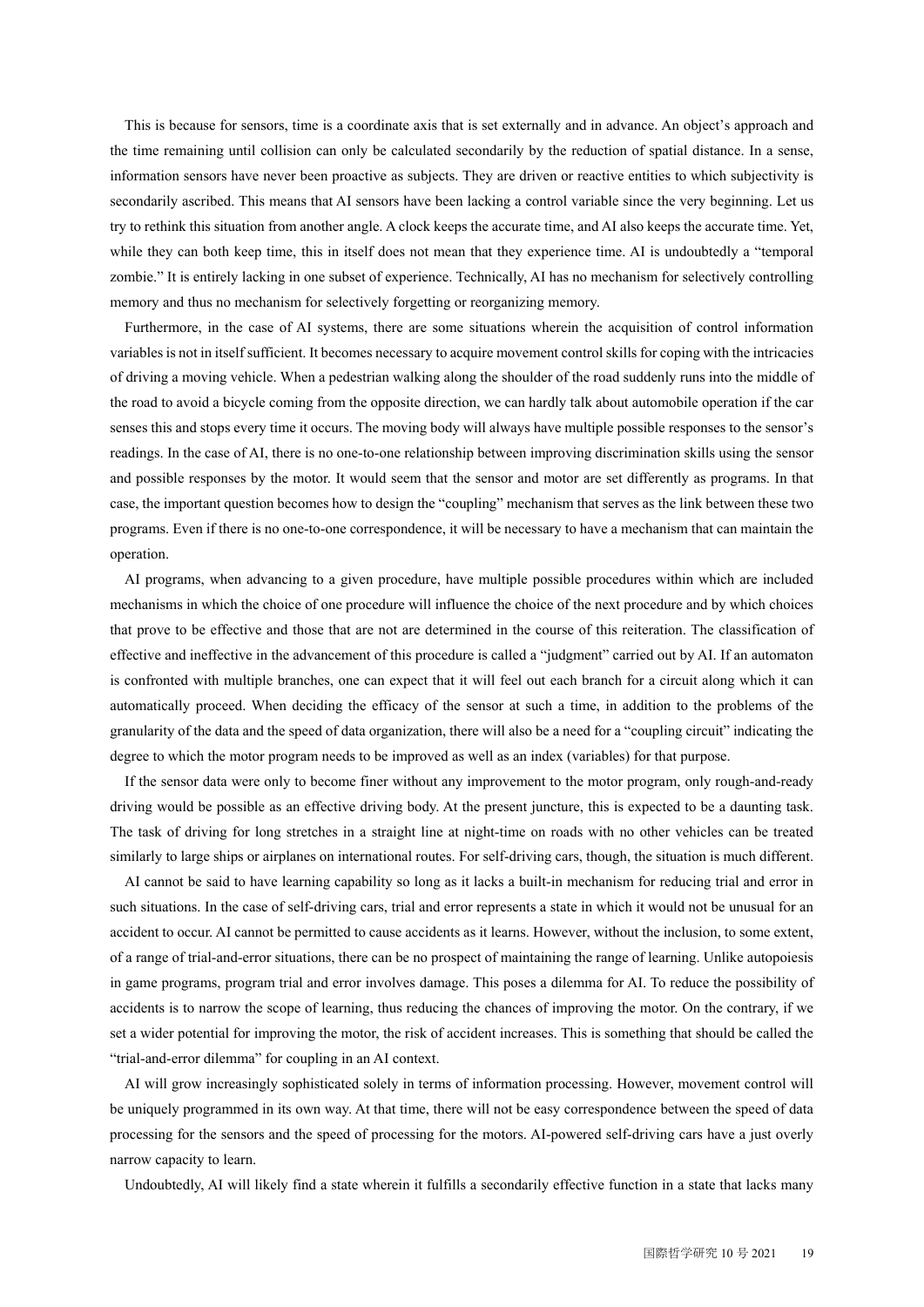variables. While this is unquestionably a new form of learning, it has diverged too far for humans to learn anything from it. The excessive use of certain abilities constrains the development of other abilities. AI has been burdened with this destiny from its inception.

#### **Philosophico-Historical and Philosophical Education Systems**

We cannot think of the history of philosophy as a museum littered with monuments of philosophy. Hegel ridiculed the history of philosophy by calling it a "gallery of fools." Else, he saw no point in the knowledge of philosophy in its own right. In that sense, philosophy must not be knowledge, but rather "the experience of practicing philosophy." Kant's basic guideline was that one cannot learn philosophy, but one can learn to practice it.

The task of philosophy is not to acquire philosophical knowledge or become a philosophical know-it-all. Rather, it is to expand the way in which we experience things or the operational scope of experience itself. We could say that this is a broadening of the range of motion for experience. If philosophical knowledge could offer some kind of opportunity to expand the possibilities of such experiences, a philosophical education could be established as such, which would also be effective as philosophical learning. If the range of motion for experience could be expanded even further at the same time that experience entered a new phase and advanced to a point at which the entirety of experience to that point were to be reorganized, this would constitute a "metamorphosis of experience." This would herald the creation of a new "creative subject."

The history of philosophy provides us with materials for that purpose, based on the way it is used. There are many aspects to this. As we extract the mysteries embedded in these individual concepts as such, new matters sometimes come to light. Otherwise, it can become apparent that logic can possibly develop in a different way, as it sometimes entails other situations in the background. Alternatively, by developing a method of inquiry at the level of experience, we can also clarify phenomena that could not have been revealed as experience until that point.

For example, let us consider Gottfried Leibniz's "monadology," a concept he developed in his later years. The monad is the smallest unit of the world and may be thought of as the setting for the smallest possible subject in the world. Monads are imbued with two abilities: an "ability to represent" that reflects the world and the "desire" that supports the movement of monads. For multiple monads to be able to cooperate and act in concerns, there must be a linking mechanism between monads. This is what Leibniz referred to as a "pre-established harmony." The fate of each monad is preordained. No matter how big a change will be visited upon it later, a monad is the manifestation and development of a destiny-like essence that has been preordained. The positing of monadology in this way can be examined in more detail with reference to Liebniz's discussions. This type of discussion is not easy to construct in a consistent fashion as a holistic concept and is also difficult to complete without exaggeration or omission. Thus, philosophers, to the extent that they are able to through philosophical analysis, usually aim to provide consistency to present the concept as richly fertile. This sort of task is a study of the bare minimum of the literature and a prerequisite for any sort of philosophical consideration.

While monadology appears to be the ultimate form of pluralism, its concepts entail a great many riddles and challenges. As each individual monad represents the world, each will have a world that can be seen from its respective position. For example, if one looks at the Milan Cathedral from each monad, it should look different each time. If each monad perceives the world from a different standpoint, it will see different worlds. The position that a monad occupies has a deterministic sense. Monads are set as the smallest units of activity, but if they exist in the world, they should already occupy specific positions. The fact that monads are "alive" and "occupy specific positions" are contiguous features. When a monad represents the world, it cannot help but do so from a specific position. The monad's abilities to represent the world and to desire have been set, but in order to establish them, we must add to these the basic situation of "occupying a position in the world." This is not only the monad's ability to recognize the world but also a characteristic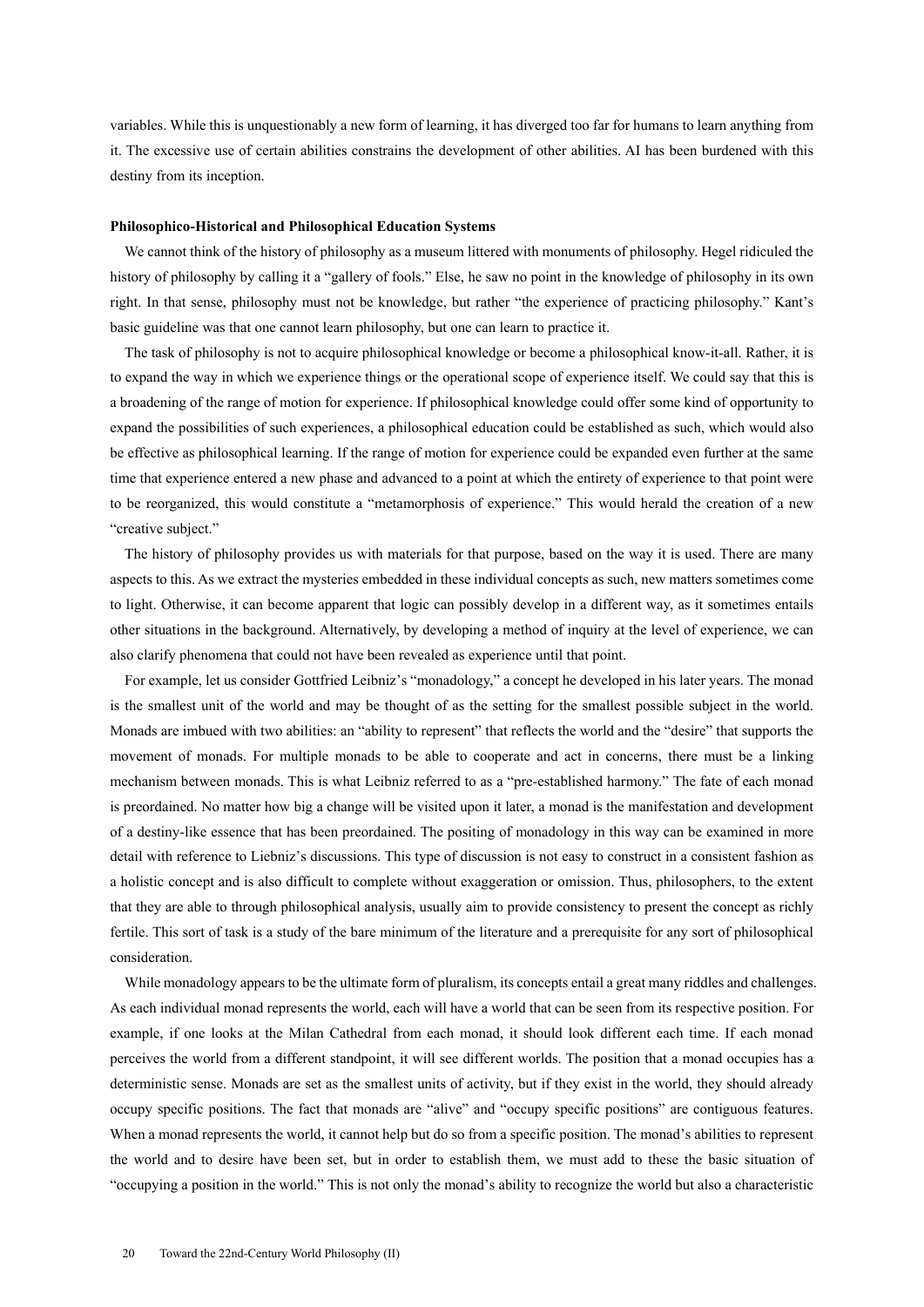feature of their being in the world.

Of the monad's two abilities, the ability to desire can be thought of as including the ability to feel instinctive hunger and thirst as well as affect and emotion. It becomes difficult to conceive of affect or the representation of the world as having unrelated independence. The representation of the world is, in many cases, colored by affect. The world comes to be represented as being colored by "affect values," as in the case of a thrilling world of surprises or a world of tedium. Representation and desire are independent operating systems, but they are also intricately interconnected. By taking this interconnection into account, the monad becomes the world's first real "individual." In this way, we are able to extract many inherent challenges even from an ambitious and adventurous concept like monadology. This is also a way to make use of the history of philosophy.

Let us extract another aspect of the history of philosophy. When Hegel announced the "end of philosophy" in his systematic vision, philosophy itself was at a major turning point. Philosophy had to interrogate itself anew. Now, the question of what exactly it was supposed to do became one of philosophy's constant obsessions.

Included in Hegel's dialectic is a mechanism for the further shaping of one's own experience in a higher order through the perception of the limits of one's own knowledge. The major premise here is a mechanism whereby a past experience that has been contradicted and overcome is internalized and incorporated into one's new experiences. Generally, this is referred to as "sublation." If we acknowledge this, then experience will include the past and be enhanced and broadened, and when it eventually reaches the "absolute spirit," the whole world will be perceived as being identical to oneself. However, does this really happen?

When contradiction arises through cognition, in most cases, other ways of doing things are submitted to trial and error. For example, in the case of the COVID-19 pandemic, it was initially reported that no human-to-human infection would occur. Yet, the widespread occurrence of human-to-human infections was soon acknowledged, and it became clear that, rather than all infected people spreading the virus, it was only a certain subset of people who went on to subsequently infect many others. It also became clear that there is, as yet, no scientific indicator able to distinguish between asymptomatic individuals who pose a risk of infection to others and asymptomatic individuals who do not. Facts like these have made it difficult to respond to the virus, inviting a situation wherein many people feel complacent on the one hand, while it is impossible to limit the range of infected people on the other. When existing knowledge is contradicted, that which has already been said is abandoned or reorganized in another way. However, it is these new appearances that come into view that are organized in each instance rather than the internal incorporation of past knowledge. For each piece of knowledge, we seek in each instance the "optimal possible response"; whether to incorporate past knowledge into one's own foundation is a secondary matter.

Hegel placed his emphasis on a completely futile point. Thus, we find that the internal incorporation of past experience, which is an indispensable condition of the dialectic, is in fact a completely misleading argument. The view of experience in which the contradicted experience is incorporated internally so that experience itself is expanded and enlarged is a simple misunderstanding.

Here, each instance of organized knowledge forms a unique morphology and phase domain so that knowledge seems pluralistic from the point of view of the observer who considers it in reflection. Each concept, rather than being completely independent, intersects with the others, spreading out like a cloud. Undertaking the formation of knowledge so that it moves to an even newer phase of pluralistic knowledge is a philosophical quest as well as philosophy's task.

However, what is the process of experience when it proceeds under scrutiny? In the case of dialectics, knowledge is always one-sided, so in that respect, constantly moving forward is the only option. However, for experience to become even more detailed and subtle, there is no choice but to keep moving forward even in situations that articulate as they advance. These would also seem to proceed through a process akin to dialectics. For example, information systems become more detailed by revisiting the same affect repeatedly. The advancement of the process of experience is not